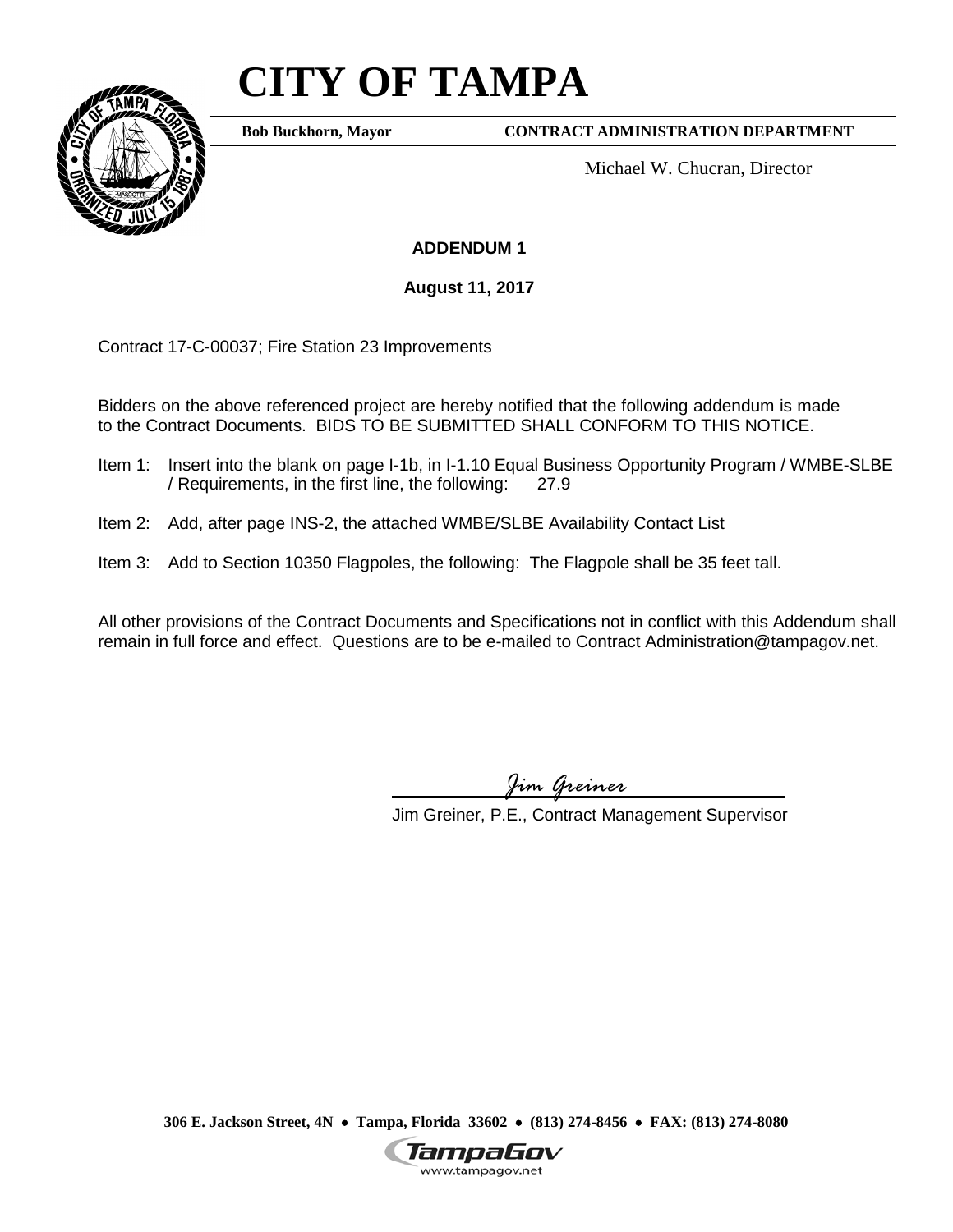## **Fire Station 23 Improvements Project 17-C-00037 Goal Setting Sheet**

| #'s | <b>Business Name</b>                              | Phone        | Fax | <b>Email</b>                                                             | <b>Address 1</b>                 | <b>City</b>      | <b>State</b> | <b>Zip</b> | <b>Business</b><br><b>Description</b> | <b>FEIN</b>        | Cert. Type | <b>Expiration</b><br><b>Date</b> | <b>Ethnicity</b>            |
|-----|---------------------------------------------------|--------------|-----|--------------------------------------------------------------------------|----------------------------------|------------------|--------------|------------|---------------------------------------|--------------------|------------|----------------------------------|-----------------------------|
|     | Pro-Fit Development, Inc.                         | 813-514-8783 |     | 813-231-8866 Info@Pro-FitDevelopment 4007 N Taliaferro Ave.              |                                  | Tampa            | FL.          |            | 33603 Roofing                         | 432013650 MBE/SLBE |            |                                  | 4/22/2018 African American  |
|     | Reeves Building and Plumbing Contr 813-238-6197   |              |     | 813-238-6197 ReevesBuilding@verizon.n P O BOX 11724                      |                                  | <b>TAMPA</b>     | FL.          |            | 33680 Roofing                         | 593011515 MBE/SLBE |            |                                  | 9/7/2018 African American   |
|     | CR Doors SE, Inc.                                 | 727-545-4342 |     | 727-289-9909 sheila@crdoors.com                                          | 3018 59th St. S                  | Gulfport         | FL.          |            | 33707 DOORS                           | 264738519 SLBE     |            | 8/12/2017 Caucasian              |                             |
|     | <b>MLOPEZ REMODELING</b>                          | 813-377-9997 |     | 813-377-9997 MLREMODELING@HOTMA7331 Abonado Rd                           |                                  | Tampa            | FL.          |            | 33615 DOORS                           | 461569679 SLBE     |            |                                  | 11/2/2017 Hispanic American |
|     | Just Koolin Air Conditioning and Hea 813-444-2594 |              |     | 813-325-2145 Justkoolinac.adm@gmail.d4210 E 22nd Ave                     |                                  | Tampa            | FL.          | 33605 HVAC |                                       | 455494658 MBE/SLBE |            |                                  | 3/20/2019 African American  |
|     | Reggies Affordable Heating & Coolin 813-453-5752  |              |     | 941-737-7781 reggie@reggiesac.com                                        | 5614 E 29th Ave                  | Tampa            | FL.          | 33619 HVAC |                                       | 205282459 MBE      |            |                                  | 8/9/2017 African American   |
|     | Allen Masonry & General Contractor 813-597-3289   |              |     | 813-436-0999 allenmasonrygc@gmail.co 2049 Waikiki Way                    |                                  | Tampa            |              |            | 33619 Concrete Flatwork               | 593752366 MBE/SLBE |            |                                  | 6/21/2019 African American  |
|     | Denson Construction Inc.                          | 863-709-1001 |     | 863-709-1071   pete@denson-constructio 4270 HOLDEN ROAD                  |                                  | LAKELAND         | FL.          | 33811      | Concrete Flatworl                     | 593571944 MBE      |            |                                  | 1/11/2019 African American  |
|     | E/S Concrete Service, Inc.                        | 727-821-5029 |     | 727-821-5029 enorisslysr@yahoo.com                                       | 726 E. Harbor Drive              | St. Petersbur FL |              |            | 33705 Concrete Flatwork               | 593119582 MBE      |            |                                  | 9/29/2018 African American  |
|     | Excel 4 LLC                                       | 407-480-8976 |     | excel4llc@yahoo.com                                                      | 318 N. John Young Park Kissimmee |                  |              | 34741      | Concrete Flatworl                     | 454149326 MBE      |            |                                  | 8/22/2018 African American  |
|     | L. S. Curb Service, Inc.                          | 813-737-1524 |     | 813-650-8654   Ishakes@Iscurb.com                                        | 4206 James L. Redman PPlant City |                  |              | 33567      | Concrete Flatworl                     | 593252745 MBE      |            |                                  | 10/6/2017 African American  |
|     | Mason Global LLC                                  | 813-323-3648 |     | alan@masongloballlc.com 6133 Lanshire Dr                                 |                                  | Tampa            |              |            | 33634 Concrete Flatworl               | 471844251 MBE      |            |                                  | 8/15/2017 African American  |
|     | Powell Concrete, LLC                              | 321-250-0233 |     | 863-496-1227 y.winfield@yahoo.com                                        | 4755 Laurel Ave                  | Kissimmee        |              | 34758      | Concrete Flatworl                     | 830467921 MBE      |            |                                  | 4/26/2018 African American  |
|     | Provisions Construction & Developm 407-985-2442   |              |     | 407-985-2440   marrington@provisionscdi 3401 Lake Breeze Drive   Orlando |                                  |                  |              |            | 32808 Concrete Flatwork               | 462802435 MBE      |            |                                  | 1/31/2019 African American  |
|     | AAJ Lawn Care Services, Inc.                      | 813-220-8533 |     | 888-277-1860 aajlawncare@gmail.com 3716 E. Idlewild Avenue Tampa         |                                  |                  | FL           |            | 33610 Landscaping                     | 260254393 MBE/SLBE |            |                                  | 4/18/2019 African American  |
|     | <b>BAY LIGHT, LLC</b>                             | 813-972-4057 |     | 813-971-0882   baylightllc25@gmail.com   10105 N. 11TH ST.               |                                  | Tampa            | FL.          |            | 33612 Landscaping                     | 455079825 MBE/SLBE |            |                                  | 10/5/2018 African American  |
|     | BUN Construction Co., Inc.                        | 813-931-8270 |     | 813-931-9185   bunconstruction@tampab 4135 E. Hillsborough Av Tampa      |                                  |                  | FL.          |            | 33610 Landscaping                     | 593362663 MBE/SLBE |            |                                  | 3/14/2018 African American  |
|     | Moses & Wourman Maintenance In 813-244-7134       |              |     | 813-920-1430 ctmoses11@msn.com                                           | 13014 N Dale Mabry Ste Tampa     |                  | FL.          |            | 33618 Landscaping                     | 650105210 MBE/SLBE |            |                                  | 3/25/2018 African American  |
|     | Promise Care LLC                                  | 813-988-8633 |     | 813-988-1555   promisecarellc@outlook.c 10711 n 53rd st                  |                                  | Tampa            | FL           |            | 33617 Landscaping                     | 464723775 MBE/SLBE |            |                                  | 9/16/2018 African American  |
|     | T.C.C Enterprise Inc                              | 813-545-5540 |     | 813-545-5540 tcc inc@live.com                                            | 3902 E POWHATAN AVETAMPA         |                  |              |            | 33610 Landscaping                     | 463223645 MBE/SLBE |            |                                  | 9/25/2017 African American  |